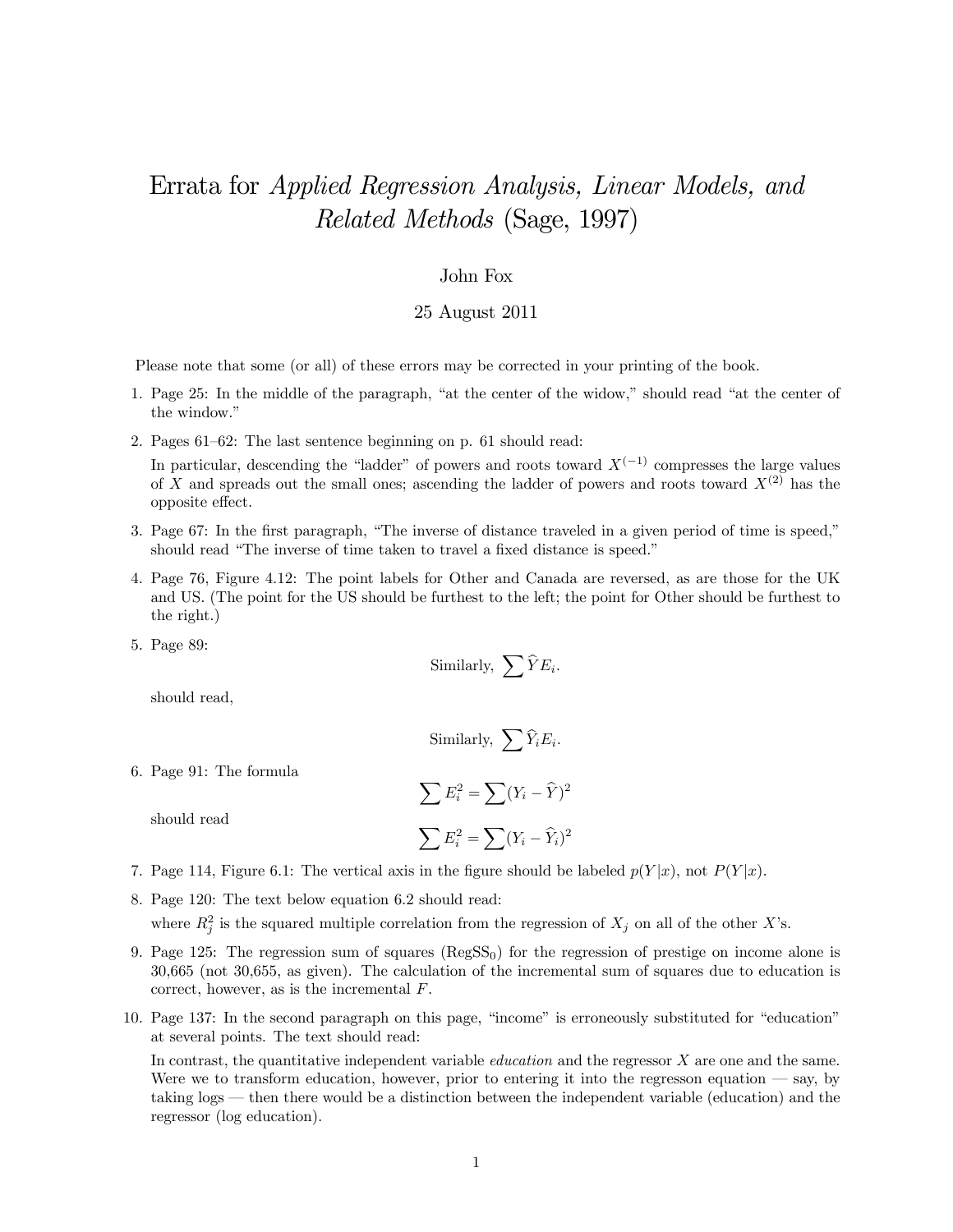11. Page 159: The formula at the bottom of the page,

$$
\widehat{Y}_{ij} = M + A_i = \overline{Y} + (\overline{Y}_j - \overline{Y}_i) = \overline{Y}_j
$$

should read,

$$
\widehat{Y}_{ij} = M + A_j = \overline{Y} + (\overline{Y}_j - \overline{Y}) = \overline{Y}_j
$$

12. Page 160, footnote 4: The formula for the mean of the group means, given as

$$
\overline{Y} = \left(\sum \overline{Y}_j\right) / n
$$

should read

$$
\overline{Y}_{\cdot}=\left(\sum \overline{Y}_{j}\right)/m
$$

- 13. Page 179: The second sentence of the last paragraph should read: For the full model and the main-effects model, we obtain the same sums of squares as before ...
- 14. Page 194: The analysis-of-covariance model fit to Moore and Krupat's data, given in equation 8.16 as

$$
\hat{Y} = 13.03 - 7.767S - 0.02055(X - \overline{X})
$$
\n
$$
(2.200) \qquad (2.200) \qquad (0.0485)
$$
\n
$$
+ 0.1306[S(X - \overline{X})]
$$
\n
$$
(0.0485)
$$
\n
$$
R^2 = .2942
$$
\n(8.16)

is in error: The mean  $\overline{X}$  was not subtracted from the X values (as indicated). The correct fit is:

$$
\begin{aligned}\n\widehat{Y} &= 12.14 - 2.139S - 0.02055(X - \overline{X}) \\
(0.681) & (0.681) (0.0485) \\
&+ 0.1306[S(X - \overline{X})] \\
(0.0485)\n\end{aligned}\n\tag{8.16}
$$
\n
$$
R^2 = .2942
$$

⎤

⎥ ⎥ ⎥ ⎥ ⎥ ⎥

 $\overline{a}$ 

15. Page 208: In Equation 9.3, there are ellipses (i.e., ···) missing between the third and last columns of the row basis of the full-rank model matrix; this equation should read:

$$
\begin{bmatrix}\n\mu_1 \\
\mu_2 \\
\vdots \\
\mu_{m-1} \\
\mu_m\n\end{bmatrix} = \begin{bmatrix}\n1 & 1 & 0 & \cdots & 0 \\
1 & 0 & 1 & \cdots & 0 \\
\vdots & \vdots & \ddots & \vdots \\
1 & 0 & 0 & \cdots & 1 \\
1 & -1 & -1 & \cdots & -1\n\end{bmatrix} \begin{bmatrix}\n\mu \\
\alpha_1 \\
\alpha_2 \\
\vdots \\
\alpha_{m-1}\n\end{bmatrix}
$$
\n
$$
\mu_m = \mathbf{X}_B \mathbf{B}_F
$$
\n
$$
\mu_m \times \mathbf{I}
$$
\n
$$
(m \times \mathbf{I}) \quad (m \times \mathbf{m})(m \times \mathbf{I})
$$

16. Page 208: In Equation 9.4, the last two entries in the final column of the model matrix  $\mathbf{X}_B$  are inverted; the equation should read:

$$
\begin{bmatrix}\n\mu_{11} \\
\mu_{12} \\
\mu_{13} \\
\mu_{21} \\
\mu_{22} \\
\mu_{23}\n\end{bmatrix} = \begin{bmatrix}\n1 & 1 & 1 & 0 & 1 & 0 \\
1 & 1 & 0 & 1 & 0 & 1 \\
1 & 1 & -1 & -1 & -1 & -1 \\
1 & -1 & 1 & 0 & -1 & 0 \\
1 & -1 & 0 & 1 & 0 & -1 \\
1 & -1 & -1 & -1 & 1 & 1\n\end{bmatrix}\n\begin{bmatrix}\n\mu \\
\alpha_1 \\
\beta_1 \\
\beta_2 \\
\gamma_{11} \\
\gamma_{12} \\
\gamma_{12}\n\end{bmatrix}
$$
\n
$$
\mu = \mathbf{X}_B \beta_F
$$
\n(6×1) (6×6)(6×1)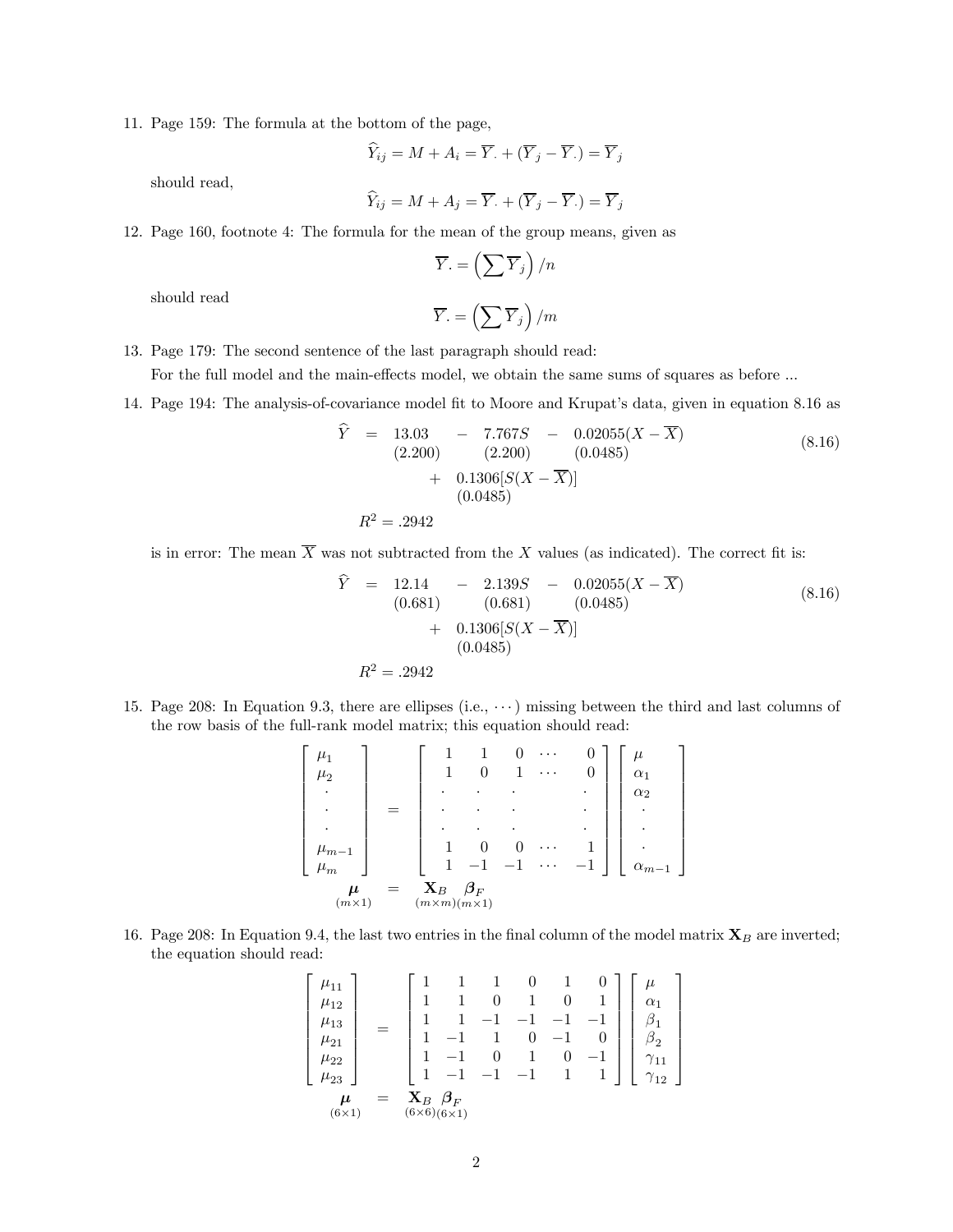- 17. Page 212: In the sentence just below Equation 9.7, " $y'Xb = b'Xy$ " should read " $y'Xb = b'X'y$ " (pointed out by Darren Michael).
- 18. Page 219: The partial derivative of the log-likelihood with respect to  $\sigma_{\varepsilon}^2$  is in error, missing the factor 2 in the denominator of the second term; the correct derivative is:

$$
\frac{\partial \log_e L(\boldsymbol{\beta}, \sigma_{\varepsilon}^2)}{\partial \sigma_{\varepsilon}^2} = -\frac{n}{2} \left( \frac{1}{\sigma_{\varepsilon}^2} \right) + \frac{1}{2\sigma_{\varepsilon}^4} (\mathbf{y} - \mathbf{X}\boldsymbol{\beta})' (\mathbf{y} - \mathbf{X}\boldsymbol{\beta})
$$

- 19. Page 226: There are three errors on this page:
	- The formula for the  $F$ -statistic for a general linear hypothesis, given as

$$
F_0 = \frac{\left(\mathbf{Lb} - \mathbf{c}\right)^{\prime} \mathbf{L} \left(\mathbf{X}^{\prime} \mathbf{X}\right)^{-1} \mathbf{L}^{\prime} \left(\mathbf{Lb} - \mathbf{c}\right)}{q S_E^2}
$$
(9.15)

should read:

$$
F_0 = \frac{\left(\mathbf{Lb} - \mathbf{c}\right)' \left[\mathbf{L} (\mathbf{X}' \mathbf{X})^{-1} \mathbf{L}'\right]^{-1} \left(\mathbf{Lb} - \mathbf{c}\right)}{qS_E^2}
$$
(9.15)

The error in Equation 9.15 is repeated in the box on page 236 and in the next-to-last summary point on page 239.

• The following formula, given as

$$
\mathbf{Lb} \sim N_{k+1}[\mathbf{L}\boldsymbol{\beta}, \sigma_{\varepsilon}^2 \mathbf{L}(\mathbf{X}'\mathbf{X})^{-1}\mathbf{L}']
$$

should read

$$
\mathbf{Lb} \sim N_q[\mathbf{L}\boldsymbol{\beta}, \sigma_{\varepsilon}^2 \mathbf{L}(\mathbf{X}'\mathbf{X})^{-1}\mathbf{L}']
$$

• And the following formula, given as

$$
(\mathbf{L}\mathbf{b}-\mathbf{c})'\mathbf{L}(\mathbf{X}'\mathbf{X})^{-1}\mathbf{L}'(\mathbf{L}\mathbf{b}-\mathbf{c})/\sigma_{\varepsilon}^{2} \sim \chi_{q}^{2}
$$

should read

$$
(\mathbf{L}\mathbf{b}-\mathbf{c})'\left[\mathbf{L}(\mathbf{X}'\mathbf{X})^{-1}\mathbf{L}'\right]^{-1}(\mathbf{L}\mathbf{b}-\mathbf{c})/\sigma_{\varepsilon}^{2} \sim \chi_{q}^{2}
$$

20. Page 256: The order of the e vector in the first displayed equation in Section 10.3 should be  $(n \times 1)$ not  $(n-1)$ ; i.e., the equation should read

$$
\mathbf{z}_{(n-k-1\times 1)} \equiv \mathbf{G}_{(n-k-1\times n)(n\times 1)}
$$

21. Page 270: The formula

$$
\widehat{MW} = 1.79 + 0.969RW + 2.07F - 0.00953(MW \times F)
$$
\n
$$
(5.92) (0.076) (9.30) (0.147)
$$

should read

$$
\widehat{MW} = 1.79 + 0.969RW + 2.07F - 0.00953(RW \times F)
$$
  
(5.92) (0.076) (9.30) (0.147)

22. Page 277: Near the bottom of the page,

$$
DFBETAS_{3,20} = -24.8
$$

should read

 $DFBETAS<sub>3,12</sub> = -24.8$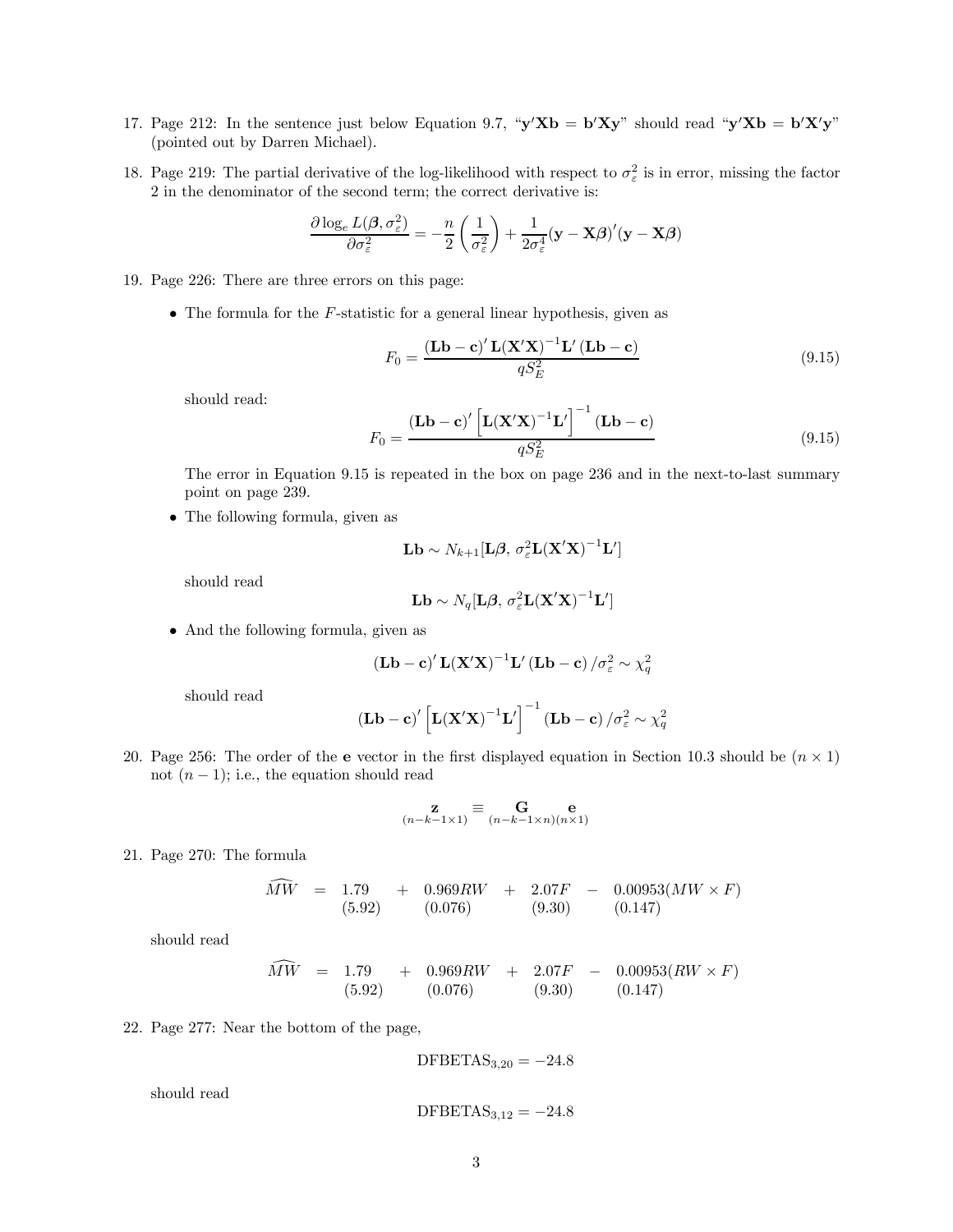- 23. Page 288, Table 11.1: The value of C for County 13 should be 22.0 (not 2.0).
- 24. Page 292: The two sets of residuals for the leverage plot are incorrectly identified; the first two bulleted points should read as follows:
	- The residuals around the horizontal line at  $V_y = 0$  are the constrained least-squares residuals  $E_{0i}$ under the hypothesis  $H_0$ .
	- The least-squares line fit to the leverage plot has an intercept of 0 and a slope of 1; the residuals about this line are the unconstrained least-squares residuals,  $E<sub>i</sub>$ . The incremental sum of squares for  $H_0$  is thus the regression sum of squares for the line.
- 25. Page 303: The likelihood for the model, given as

$$
L(\boldsymbol{\beta}, \sigma_{\varepsilon}^{2}) = \frac{1}{(2\pi)^{n/2} |\mathbf{\Sigma}|^{1/2}} \exp \left[ -\frac{1}{2} (\mathbf{y} - \mathbf{X}\boldsymbol{\beta})^{\prime} \mathbf{\Sigma} (\mathbf{y} - \mathbf{X}\boldsymbol{\beta}) \right]
$$

should be

$$
L(\boldsymbol{\beta}, \sigma_{\varepsilon}^{2}) = \frac{1}{(2\pi)^{n/2} |\mathbf{\Sigma}|^{1/2}} \exp \left[ -\frac{1}{2} (\mathbf{y} - \mathbf{X}\boldsymbol{\beta})' \mathbf{\Sigma}^{-1} (\mathbf{y} - \mathbf{X}\boldsymbol{\beta}) \right]
$$

26. Page 304: The maximum likelihood estimator of the error variance is incorrectly given as

$$
\hat{\sigma}_{\varepsilon}^2 = \frac{\sum (E_i/w_i)^2}{n}
$$

The correct formula is

$$
\widehat{\sigma}_{\varepsilon}^{2} = \frac{\sum (w_{i}E_{i})^{2}}{n}
$$

- 27. Page 313: In the second bulleted point, the cubic term for education should be  $S^3$ , not  $E^3$ : "... and the coefficient for  $S^3$  is not quite statistically significant ...".
- 28. Page 319: Equation 12.10,

$$
Y_i = \alpha' + \gamma_1 D_{i1} + \gamma_3 D_{i3} + \dots + \gamma_{19} D_{i,20} + \varepsilon'_i
$$

should read:

$$
Y_i = \alpha' + \gamma_1 D_{i1} + \gamma_3 D_{i3} + \dots + \gamma_{20} D_{i,20} + \varepsilon'_i
$$

- 29. Page 326, Figure 12.10: The two Box-Tidwell constructed-variable plots are slightly in error, or at least not quite as described in the text. Each plot was produced from a model that included only one of the two constructed-variable regressors [i.e.,  $I \log_e I$  for (a), and  $S \log_e S$  for (b)], along with the terms in the original model – rather than including both constructed variables in the same model. When both constructed variables are included in the model, the constructed-variable plots are similar, but not identical, to those in Figure 12.10. (Note: This figure has not been corrected in subsequent printings of the text because the software that I used to make the graphs is no longer readily available.)
- 30. Page 344: The variance of the first principal component, given as

$$
S_{W_1}^2 = \frac{1}{n-1} \mathbf{w}_1' \mathbf{x}_1 = \frac{1}{n-1} \mathbf{a}_1' \mathbf{Z}_X' \mathbf{Z}_X \mathbf{a}_1 = \mathbf{a}_1' \mathbf{R}_{XX} \mathbf{a}_1
$$

should read:

$$
S_{W_1}^2 = \frac{1}{n-1} \mathbf{w}_1' \mathbf{w}_1 = \frac{1}{n-1} \mathbf{a}_1' \mathbf{Z}_X' \mathbf{Z}_X \mathbf{a}_1 = \mathbf{a}_1' \mathbf{R}_{XX} \mathbf{a}_1
$$

That is,  $\frac{1}{n-1}\mathbf{w}_1'\mathbf{x}_1$  should be  $\frac{1}{n-1}\mathbf{w}_1'\mathbf{w}_1$ .

31. Page 382: The range of the Durbin-Watson statistic  $D$  is 0 to 4, not 0 to 2 as stated in the text.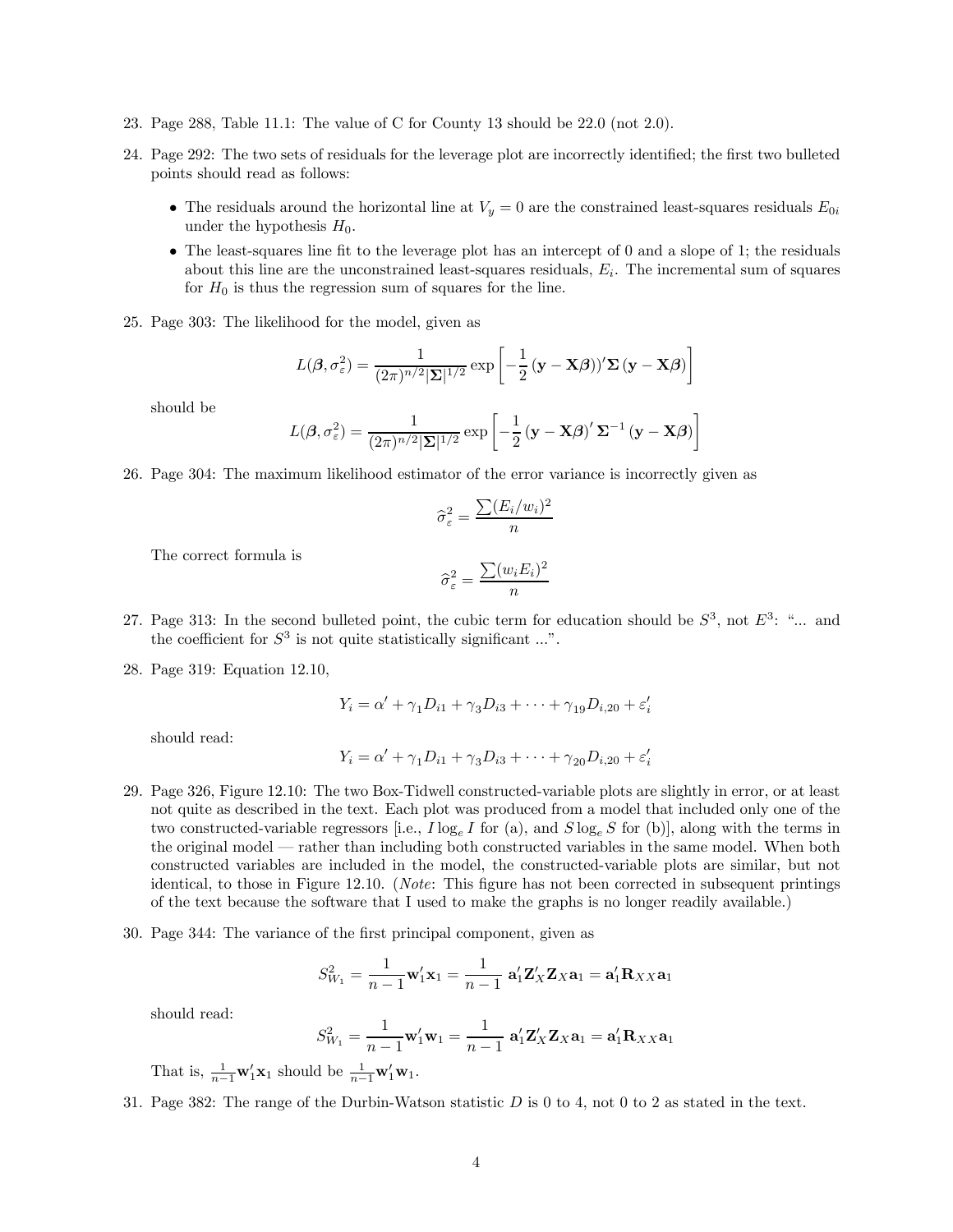- 32. Page 408: When the tuning constant for the Huber estimator is made larger, there is less resistance to outliers, not more as stated in the text.
- 33. Page 412: There are two equations on this page in which the vector  $\mathbf{x}'_i$  should have been written as a column vector,  $\mathbf{x}_i$ ; the correct formulas are:

$$
\sum_{i=1}^{n} \psi(Y_i - \mathbf{x}'_i \mathbf{b}) \mathbf{x}_i = \mathbf{0}
$$

and

$$
\sum_{i=1}^{n} w_i (Y_i - \mathbf{x}'_i \mathbf{b}) \mathbf{x}_i = \mathbf{0}
$$

The first of these equations also appears in the summary box on Page 413.

- 34. Pages 419 and 435: In point 2.b. on page 419 (Local WLS fit), the weighted-least-squares criterion, given incorrectly as  $\sum_{j=1}^{m} w_{ij}^2 E_{ij}^2$ , should be  $\sum_{j=1}^{m} w_{ij} E_{ij}^2$  (i.e., the tricube weight is not squared). The same error is repeated in the first bulleted point under Nonparametric Regression on page 435.
- 35. Page 442: The bulleted point concerning estimation of the constrained linear probability model and Figure 15.2 are in error. Although the general criticism of the constrained linear probability model is correct, it is not true that the estimated point at which  $\pi = 0$  coincides with the leftmost 1 and the point at which  $\pi = 1$  with the rightmost 0.
- 36. Page 467: In the second line of Equation 15.22, the index for the summation should be  $j$ , not l:

$$
\pi_{im}=1-\sum_{j=1}^{m-1}\pi_{ij}
$$

- 37. Page 469: High husband's income and presence of children decrease the odds of working full time relative to not working, not increase the odds, as stated in the text.
- 38. Page 482: The degrees of freedom for Models 3 and 4 in Table 15.4 are incorrect; the table should read:

| Model | <i>Terms</i>            | $k+1$                       | Deviance: $G^2$ |
|-------|-------------------------|-----------------------------|-----------------|
|       | $\alpha, \beta, \gamma$ |                             | 1356.434        |
| 2     | $\alpha, \beta$         |                             | 1363.552        |
|       | $\alpha, \gamma$        |                             | 1368.042        |
|       | $\beta,\gamma$          | 5                           | 1368.554        |
| 5     | $\alpha$                | $\mathcal{D}_{\mathcal{L}}$ | 1382.658        |
|       |                         | 3                           | 1371.838        |

Table 15.5 is correct, however.

39. Page 495: The critical value of  $t$  for the 95-percent confidence interval in the example is given as  $t_{3,025} = 4.30$ . The correct value is  $t_{3,025} = 3.18$ . As a consequence, the confidence interval, which is given as

$$
\mu = 2.75 \pm 4.30 \times 2.015 = 2.75 \pm 8.66
$$

and as

$$
-5.91 < \mu < 11.41
$$

should read

 $\mu = 2.75 \pm 3.18 \times 2.015 = 2.75 \pm 6.41$ 

and

$$
-3.66 < \mu < 9.16
$$